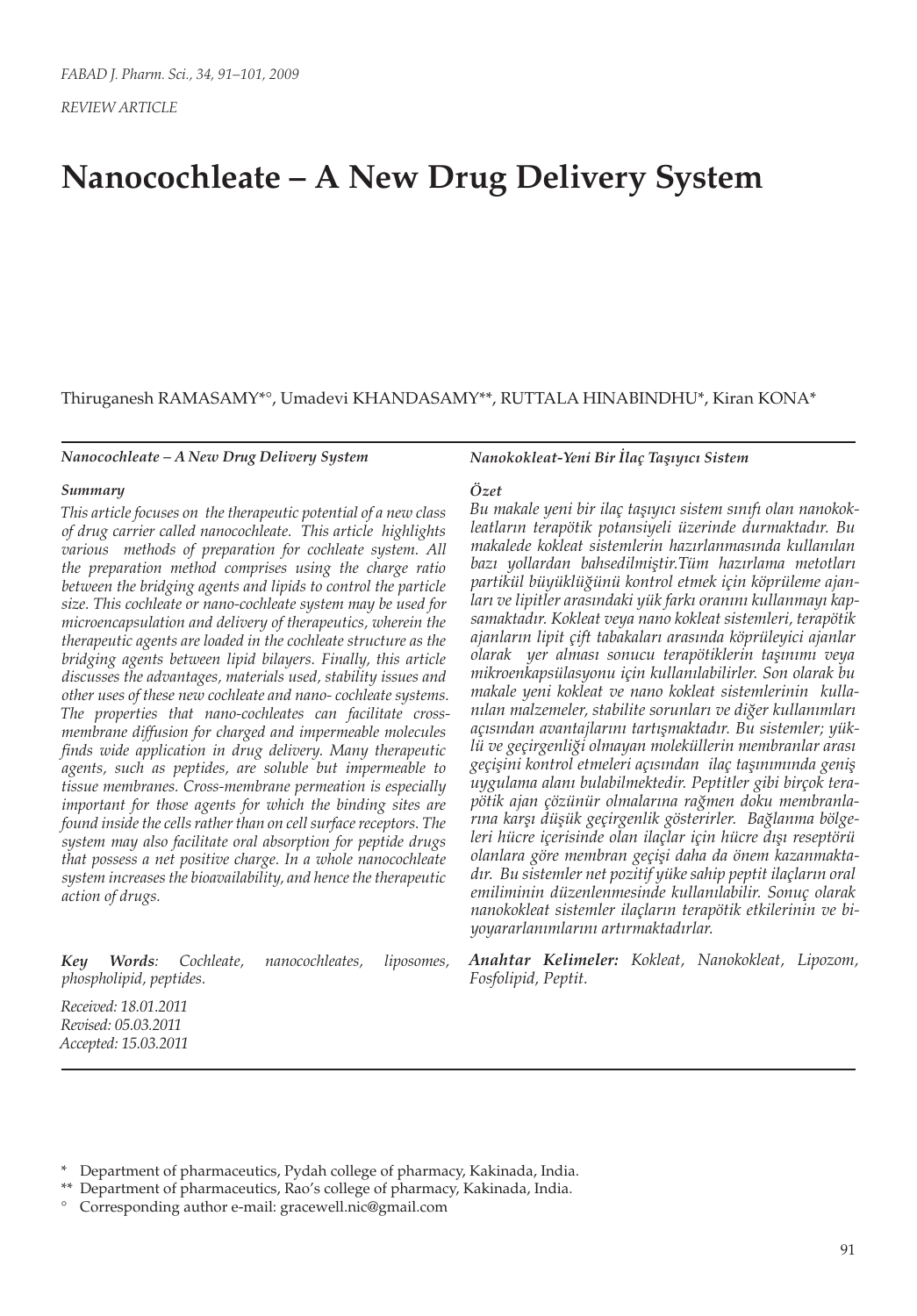#### **INTRODUCTION**

In the present scenario, more than 50% of drug which are discovered were the product of biotechnological innovations. The progress of biotechnology has brought more and more biological therapeutics to clinical applications, however, the development of appropriate dosage forms for these agents are far behind the pace of the development of the new agents. This is due to their tissue impermeability and in vivo instability, low entrapment efficiency and, so on (1).

Among various drug delivery routes, oral delivery is the easiest and by far the most convenient method for drug administration, especially when repeated doses and prolong therapeutic periods are necessary. Oral delivery is the most suitable way of administering drugs for most non- hospitalized, non-acute care patients. Drug delivery systems that allow oral delivery improve patient compliance and facilitate treatment outside the hospital, which has a significant impact on healthcare economics. Recently, many drug delivery platforms have emerged and presently are either in preclinical stage or in an advanced clinical trial with the intent of trying to demonstrate efficient oral absorption (2- 5). According to Egan and Lauri, most of the drugs are absorbed across the tissue membrane by passive diffusion. While particulate therapeutics may be taken up through endocytosis of lymphatic epithelial cells such as Peyer's patches, its efficiency is low because of the limited population of these cells (6). Hydrophilic molecules can be absorbed through the water filled tight junctions but only a small portion of drug molecules can have access to the tight junctions along the entire intestinal wall. Although some of the hydrophilic drugs such as nucleosides, anti-folates, and some small peptides are absorbed cross the membrane by attaching to membrane transporters, these transporters are specific to certain therapeutics (7-8). Moreover, structural modifications of drug molecules are often required to facilitate receptormediated drug molecule absorption, which may alter the pharmacological activity of the drug molecule. Therefore, there is a need to develop delivery system, which could facilitate diffusion of the drugs across the cell membrane (9).

delivery of tissue-impermeable drugs .For example i) converting a drug to lipophilic pro-drug, ii) conjugating a drug with lipophilic moieties, and iii) encapsulating a drug into particulate systems (10). Particulate systems may offer good protection of delicate biological agents with no need for chemical modification of the molecules themselves. However, absorption of particles by the intestines is generally less than 1% (10). Because of the structural similarity of liposomes (phospholipid bilayer vesicles) to cellular membranes, the material had once been regarded as an ideal system for delivering therapeutic agents and attracted considerable research interest(11). However, utilization of liposomes to improve oral absorption of hydrophilic and hydrophobic drugs remains unsuccessful mainly due to their poor mechanical stability, low-drug loading capacity, and probably the lack of mechanism to facilitate cross membrane diffusion in intestine.. To overcome this stability problem, several alternative lipid bilayer systems have been reported, namely, stealth™ liposomes (11), polymerized liposomes (12), polyethylene glycol coated liposomes (13), lipo-beads (14), and cochleates (15).

Various approaches have been reported for oral

#### **Structure and function**

Cochleate and nanocochleate are cigar like spiral rolls (Fig.1) formed of negatively charged phospholipid bilayers, which are rolled up through the interaction with multivalent counter ions (Ca  $2+$  or Zn  $2+$ ) as bridging agents between the bilayers (16). As a particulate system, cochleates possess unique properties like superior mechanical stability and better protection for encapsulated drugs compared with liposomes due to their solid matrix. Cochleates also maintain their phospholipid bilayer structures. These solid particles are so flexible that they can readily convert to liposomes by extracting the bridging counter ions out of the inter bilayer spaces. Such unique properties have made cochleates an ideal system for delivering insoluble ingredients which can be loaded in the matrix of a phospholipid bilayer while avoiding the instability problem of liposomes (13, 16).

Cochleate delivery vehicles are stable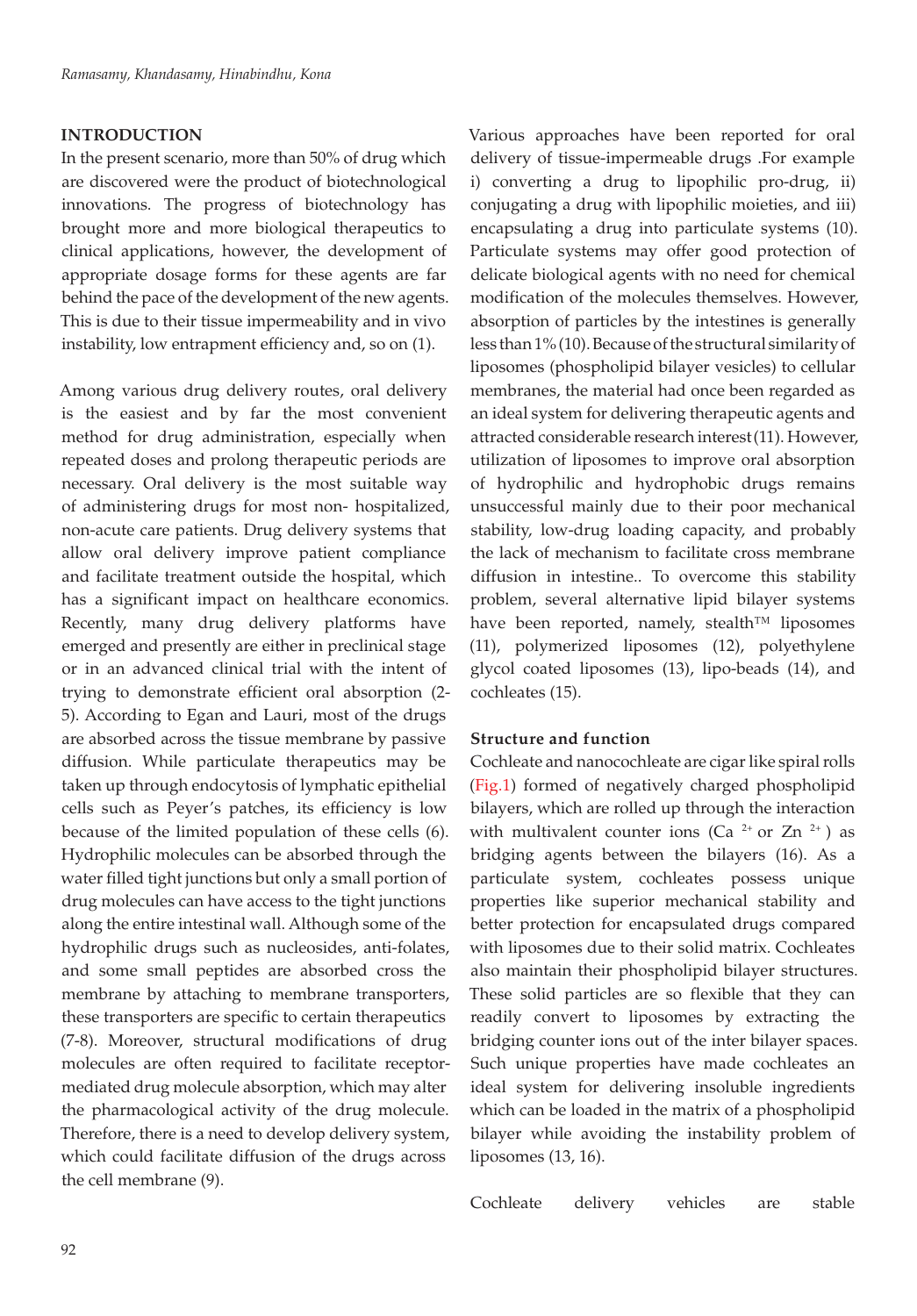

**Figure 1.** Cigar like structure with its double fold

phospholipid-cation precipitates composed of simple, naturally occurring materials (ie, phosphatidylserine and calcium). They have a unique multilayered structure consisting of alternating layers of calcium and phospholipid in large, continuous, solid, lipid bilayer sheets rolled up in a spiral or stacked, with little or no internal aqueous space . This structure provides protection from degradation for associated "encochleated" molecules. Divalent cation concentrations *in vivo* in serum and mucosal secretions are such that the cochleate structure is maintained. Hence, the majority of cochleate-associated molecules are present in the inner layers of a solid, non-aqueous, stable, impermeable structure (9). A traverse section of rolled cochleate is given in Fig.2

# **Discovery of nano cochleates**

Cochleates were discovered in 1975 by Dr. D. Papahadjoupoulos and coworkers, and have been used in the 80s and 90s to transport antigens and peptides for vaccine delivery. Nanocochleates were introduced in 1999 to develop smaller but more consistent particles. It was demonstrated that by using a binary phase system, such as two nonmiscible hydrogels, cochleates can be formed in such a way to display a small mean particle of less than 500 nm. These nanocochleates were highly suitable for the encapsulation of hydrophobic drugs (17).

Cochleates were initially prepared in micrometer sizes (18) (Fig.3), either by direct addition of multivalent ion solution to liposome's solution or by the dialysis method. However, the particle size could not be



**Figure 2.** Traverse section of a rolled cochleate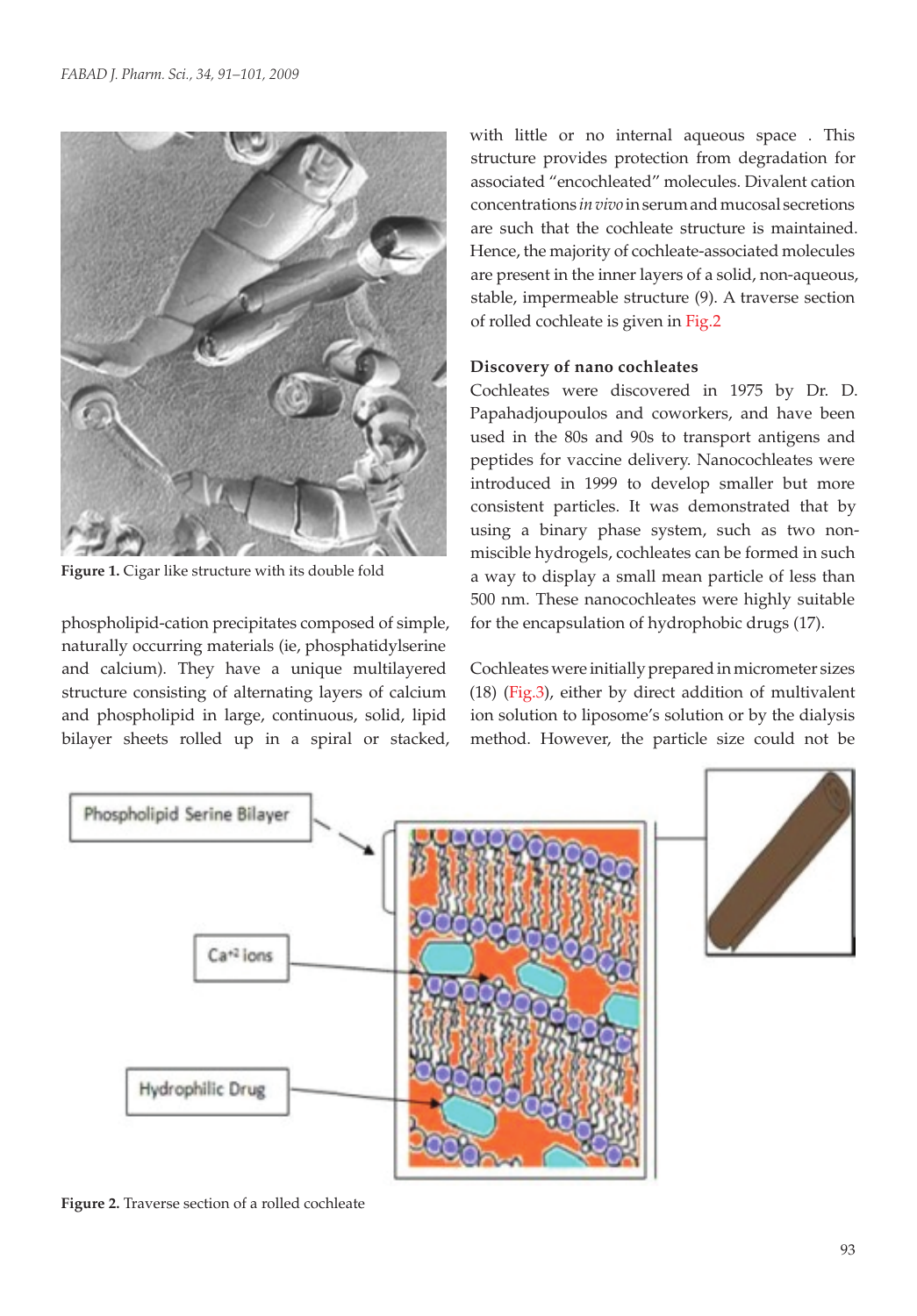

**Figure 3.** SEM images of cochleates formed with tobramycin, polylysine and calcium ions

reduced to nanometer range (19). Perhaps in recent past a new method named "hydrogel isolated cochleation" to prepare nanometer-sized cochleates was coined. In this method, a small amount of liposome is dissolved in dextran solution dispersed in a polyethylene glycol resulting in the formation of nanometer-sized cochleates (nanocochleates) upon interaction with multivalent ions. These nanocochleates when loaded with amphotericin B showed significantly improved oral absorption and anti-fungal activity as compared to drug solution and micrometer-sized cochleates (17, 20). This enhanced activity may be attributed to the membrane fusion capability of cochleates and an increased cell cochleate contact by increasing the number of particles due to their size reduction. The high tension at the bi-layer edges of cochleates (21) is suggested to be the driving force of cochleate's interaction with the tissue membrane.

## *Advantages of nanocochleate over other drug carrier systems*

The advantages of cochleates are numerous. The cochleates have a nonaqueous structure, and therefore ;

- a) They are more stable because of the less oxidation of lipids.
- b) They can be stored by freeze drying, which provides the potential to be stored for long periods of time at room temperatures, which would be advantageous for worldwide shipping and storage prior to administration.
- c) They can maintain their structure even after

lyophilization, whereas liposome structures are destroyed by lyophilisation.

- d) They can exhibit efficient incorporation of hydrophobic drugs into the lipid bilayer of the cochleate structure.
- e) They can exhibit efficient incorporation of antigens with hydrophobic moieties into the lipid bilayer of the cochleate structure.
- f) They have the potential for slow release of a drug, antigen or biologically relevant molecule in vivo as cochleates dissociate.
- g) They have a lipid bilayer, which serves as a carrier and is composed of simple lipids which are found in animal and plant cell membranes-, so that the lipids are non-toxic.
- h) They are produced easily and safely.
- i) They can be produced as defined formulations composed of predetermined amounts and ratios of drugs or antigens (11, 19)

#### *Stability of nanocochleate*

These are stable, lipid based delivery formulations whose structure and properties are very different from liposomes. These unique structure provides protection from degradation for encochleated, namely, encapsulated molecules. Because the entire cochleate structure is a series of solid layers, components within the interior of the cochleate structure remain intact, even though its outer layers may be exposed to harsh environmental conditions or enzymes, such as in the stomach. Animal studies demonstrated that nanocochleates cross the digestive epithelium and deliver their cargo molecules into target cells (22,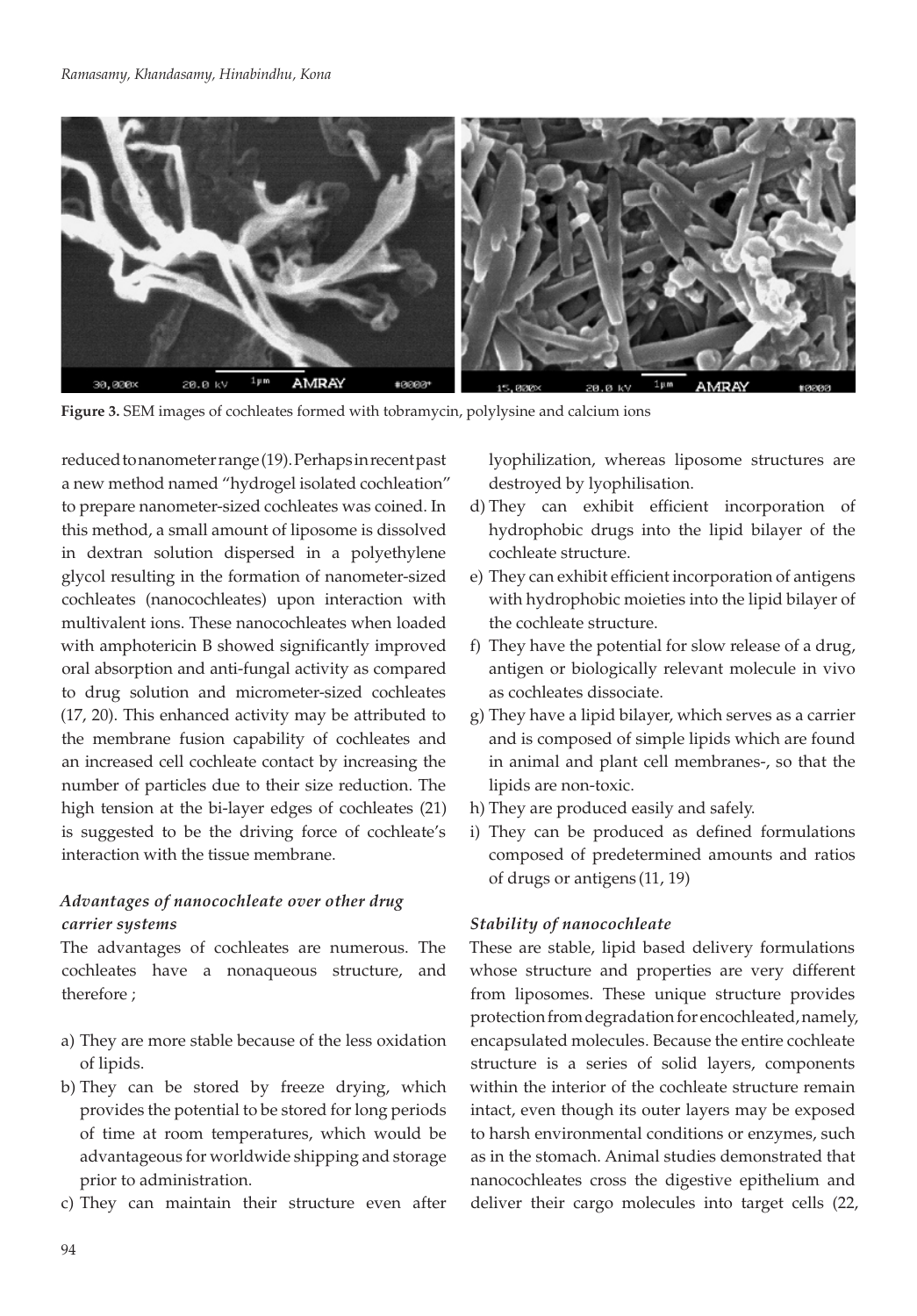23). These unique properties of nanocochleates were used to mediate and enhance the oral bioavailability of a broad spectrum of biopharmaceuticals, including compounds with poor water solubility, such as amphotericin B (24, 25).. They are stable to lyophilization and can be reconstituted with liquid prior to administration . Cochleate is most versatile technology for the delivery of a wide range of drugs and fragile molecules such as proteins and peptides .

#### *Nanocochleate in drug delivery*

Nanocochleates is an patented technology that demonstrated structure, preparation and application at nanometer level and are thus nanosized cochleates (19). These size-reduced cochleates show a capability for oral delivery of Amphoterecin B (AmB), a hydrophobic drug currently administrated through IV injection in the form of liposomes or micelles. Oral availability of AmB achieved by nanocochleates encouraged the design of a new cochleate system by which highly charged and membrane-impermeable therapeutics may be encapsulated and delivered orally.

The first product employing this technique is Bioral™ Amphotericin B. This nanocochleate has a diameter of 50 nm and consists of crystalline structures with anhydrous interior that encapsulates the drug molecule and protects it from degradation in gastrointestinal tract (26). Bioral™ Amphotericin B underwent Phase I clinical trials for evaluation of its safety, tolerability and pharmacokinetics. It was found to be well tolerated in healthy human volunteers and the initial pharmacokinetic studies

revealed a measurable concentration of drug in the tissues. It is soon expected to undergo Phase II clinical trials after additional pharmacokinetic studies in healthy human volunteers (27).

In the case that cochleates are used as drug carriers, hydrophobic drug molecules are incorporated in the matrix of the phospholipid bilayer prior to cochleation (formation of cochleates by addition of metal cations) Fig. 4. It has been previously reported that cochleates were used to deliver DNA and protein vaccines (28, 29). Thus, it has been suggested that these hydrophilic macromolecules were incorporated in the cochleate structure. However, there was no solid evidence presented. The only experimental observation in this regard was that, the concentration of DNA or proteins in the supernatant was reduced after the addition of calcium ions. Since the multivalent ions (Ca<sup>2+</sup> or Zn<sup>2+</sup>) used in cochleate formation can form ionic complex with the proteins and DNA (since both are charged molecules.) through ionic interaction, there is a likelihood chance that these macromolecules interacted with Ca<sup>2+</sup> or  $Zn^{2+}$  and were merely precipitated at the same time when cochleates were forming. Owing to the size and hydrophilic nature of these macromolecules, encapsulation of proteins and DNA into the lipid bilayer matrix or the inter-bilayer space is unlikely (29).

## *Lipids, cations and drugs used in Nanocochleate preparation*

The various lipids which are used for the preparation



**Figure 4.** Cochleate formation from negatively charged vesicles, which fuse after the addition of cation to lead to fused liposomes which roll up to give cochleate cylinders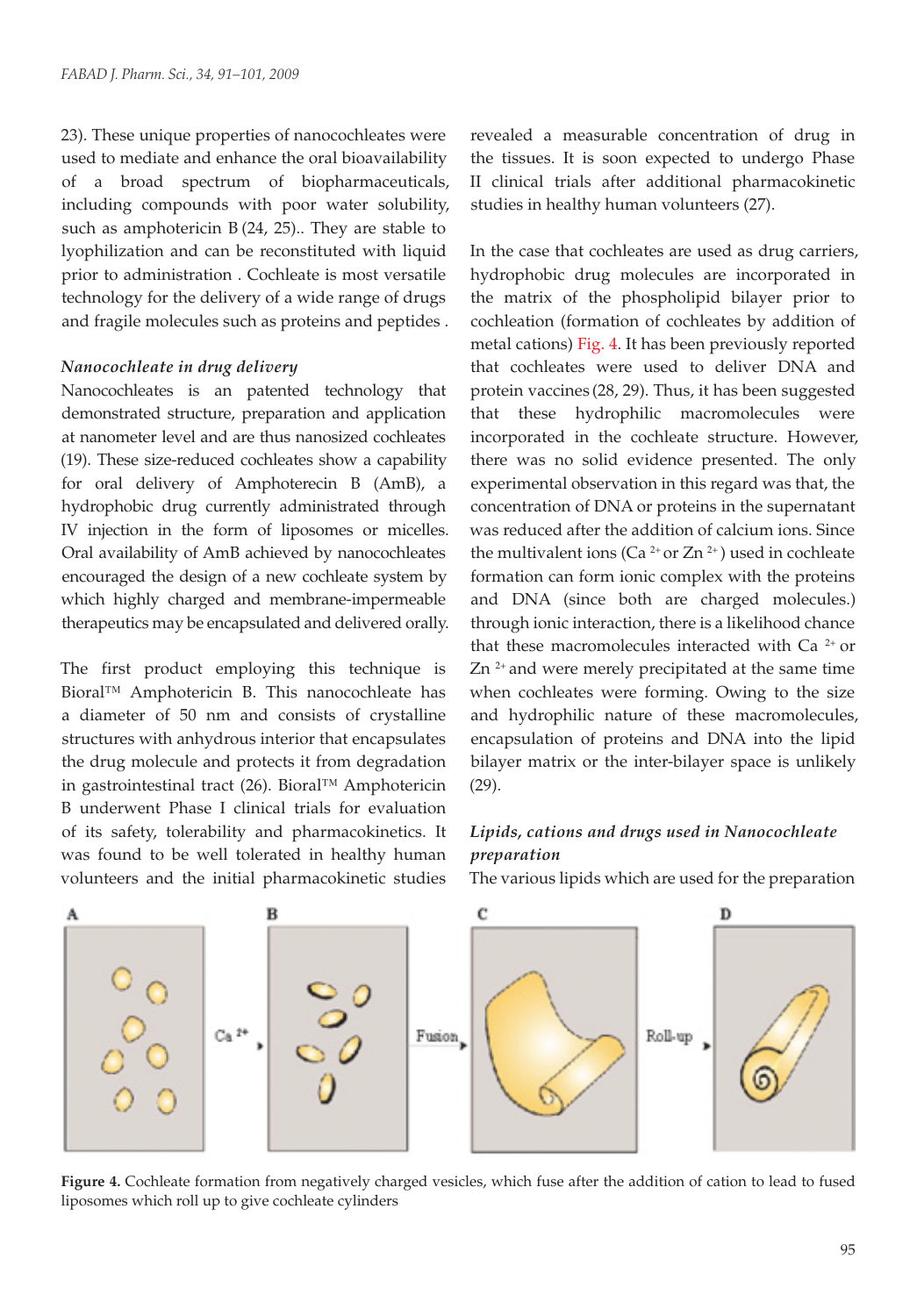of nanocochleate are phosphotidyl serine (PS), dioleoylphosphatidylserine (DOPS), phosphatidic acid (PA), phosphatidylinositol (PI), phosphatidyl glycerol (PG) and /or a mixture of one or more of these lipids with other lipids. Additionally or alternatively, the lipid can include phosphatidylcholine (PC), phosphatidylethanolamine (PE), diphosphotidylglycerol (DPG), dioleoyl phosphatidic acid (DOPA), distearoyl phosphatidylserine (DSPS), and dimyristoyl phosphatidylserine (DMPS), dipalmitoyl phosphatidylgycerol (DPPG) . A multivalent cation, which can be  $Zn^{2}$ or Ca<sup>+2</sup> or Mg<sup>+2</sup> or Ba<sup>+2</sup> and a drug, which can be protein, peptide, polynucleotide, antiviral agent, anesthetic, anticancer agent, immunosuppressant, steroidal anti inflammatory agent, non steroidal anti inflammatory agents, tranquilizer, nutritional supplement, herbal product, vitamin and/or vasodilatory agent(30).

# *Method of preparation*

## Method 1 : Hydrogel method:

In hydrogel method initially the small unilamellar drug loaded liposomes were prepared, which were added to polymer A (Which may be phosphotidyl serine, dextran, polyethylene glycol, etc.). The dispersion of two was then added to another polymer B (which may be polyvinylpyrrolidone, polyvinylalcohol, Ficoll, polyvinyl methyl ether, etc.). The two polymers were immiscible in each other. Immiscibility of the polymers leads to formation of an aqueous two-phase system.

The cationic cross-linking of the polymers was achieved by adding a solution of cation salt to the two-phase system, such that the cation diffuses into second polymer, and then into the particles comprised of liposomes/polymer. The formed cochleates were then washed to remove polymer, which might be re-suspended into a physiological buffer or any appropriate pharmaceutical vehicle or lyophilized(31).

Method 2: Trapping method :

This method involves the formation of phosphatidylserine liposomes followed by dropwise addition of a solution of CaCl, Liposomes can be generated by either addition of water to phospholipid powder or by adding the water phase to a phospholipid film (32). A schematic presentation of the preparation methodology is given in Fig.5.

Method 3: Liposomes before cochleates (LC) dialysis method:

In this method mixture of lipid and detergent were used as the starting material and the removal of detergent was made by double dialysis. The mixture



**Figure 5.** Schematic presentation of trapping method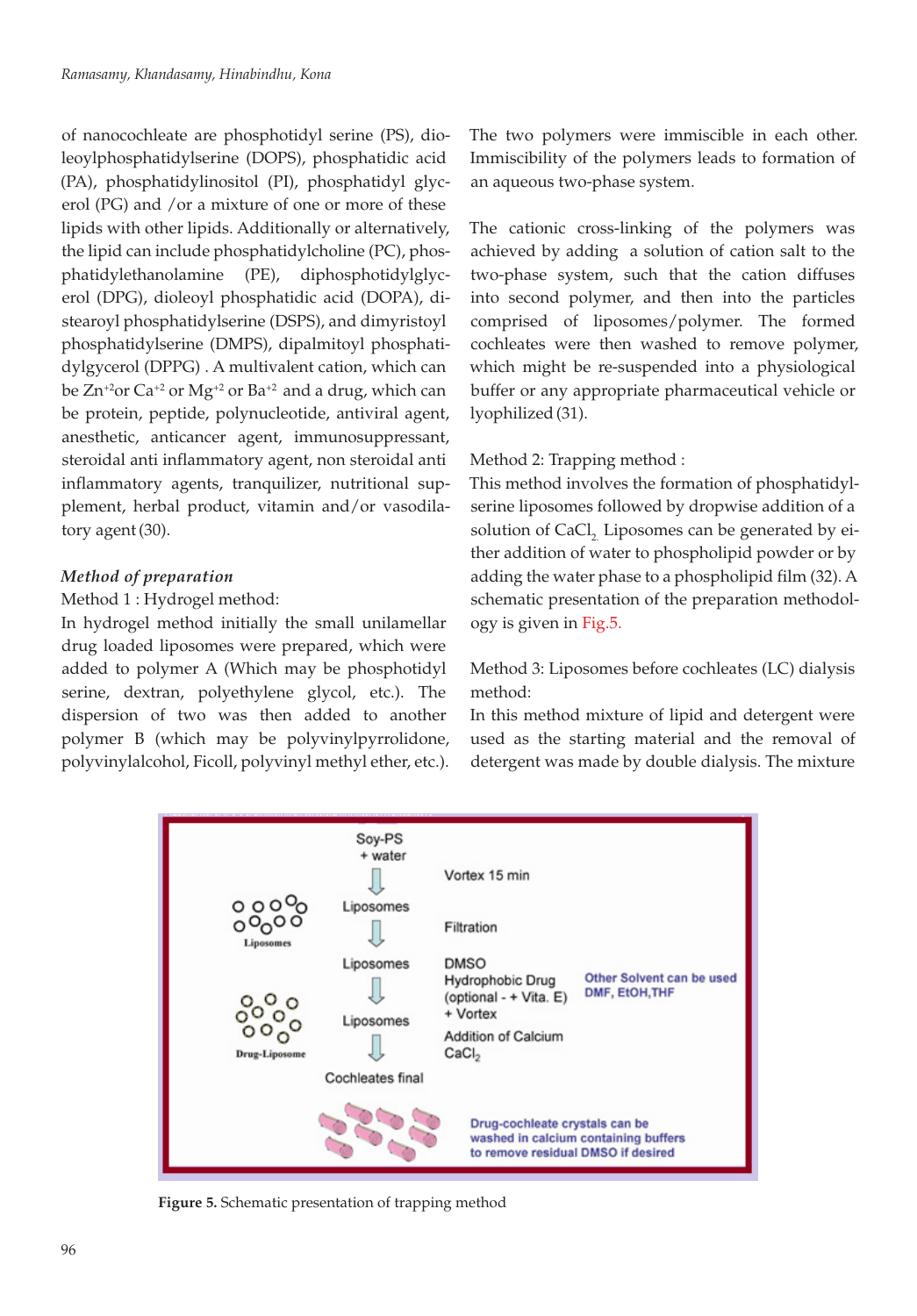was dialyzed initially with buffer and followed by calcium chloride solutions leads to formation of cochleates (32).

Mixture of phosphatidylserine and cholesterol (9:1 wt ratio) in extraction buffer and non-ionic detergent was mixed with a pre-selected concentration of polynucleotide. The resulting solution was vortexed for 5 minutes. The solution was dialyzed overnight using a mixture of dialysate and buffer in ratio 1:200 without divalent cations, followed by three additional changes of buffer leads to the formation of small protein lipid vesicles. The vesicles were converted to a cochleate precipitate, either by the direct addition of  $Ca^{2+}$  ions, or by dialysis against two changes of buffer containing 3 mM Ca<sup>2+</sup> ions, followed by buffer containing 6 mM  $Ca^{2+}$ .

Method 4: Direct calcium (DC) dialysis method (19) Unlike LC method, this method does not involve the intermediate liposome formation and the cochleates formed have been large in size. The mixture of lipid and detergent have directly been dialyzed against calcium chloride solution. In this method a competition between the removal of detergent from the detergent/lipid/drug micelles and the condensation of bilayers by calcium, results in needle shaped large dimensional structures.

Mixture of phosphatidylserine and cholesterol (9:1 wt ratio) in extraction buffer and non-ionic detergent was mixed with a pre-selected concentration of polynucleotide, and the solution was vortexed for 5 minutes. The clear, colorless solution which resulted was dialyzed at room temperature against three changes (minimum 4 hours per change) of buffer (2 mM TES N-Tris[hydroxymethyl]-methyl-2 aminoethane sulfonic acid, 2 mM L-histidine, 100 mM NaCl, pH 7.4) containing 3 mM  $\rm CaCl_{2}$ . The final dialysis routinely used is 6 mM  $Ca^{2+}$ , although 3 mM  $Ca<sup>2+</sup>$  is sufficient and other concentrations may be compatible with cochleate formation. The ratio of dialysate to buffer for each change was a minimum of 1:100. The resulting white calcium-phospholipid precipitates have been termed DC cochleates. When examined by light microscopy, the suspension contains numerous particulate structures up to

several microns in diameter, as well as needle-like structures.

Method 5: Binary aqueous-aqueous emulsion system (19)

In this method small liposomes were formed by either high pH or by film method, and then the liposomes are mixed with a polymer, such as dextran. The dextran/liposome phase is then injected into a second, non-miscible, polymer (i.e. PEG). The calcium was then added and diffused slowly from one phase to another forming nanocochleates, after which the gel is washed out. The nanocochleates proved to promote oral delivery of injectable drugs. By this method the cochleates formed are of particle size less than 1000 nm.

## *Cochleates–cell interaction* (33, 34)

When nanometer-sized cochleates and liposomes containing the same fluorescent labeled lipid component were incubated with human fibroblasts cells under identical conditions, cells exposed to cochleates showed bright fluorescent cell surfaces, whereas those incubated with liposomes did not. This result suggests that cochleates' edges made them fuse with the cell surfaces as compared to edge free liposomes. Thismechanismof cochleates' fusionwith cellmembranewas supported by a bactericidal activity assay using tobramycin cochleates, which act by inhibiting intracellular ribosomes. Tobramycin bridged cochleates in nanometer size showed improved antibacterial activity than the drug's solution.

#### *Mechanism of action*

The proposed mechanism of the cross membrane delivery of lipophobic drugs loaded in the inter-bi-layer spaces of cochleates is shown in Fig. 6. We hypothesize that inter-bilayer contents of cochleates are delivered into cells, when lipid bi-layer structure of nanocochleates fuses with the cell membrane and releases the drug.

## *Applications:*

1. Development of a Nanocochleate based ApoA1 Formulation for the Treatment of Atherosclerosis and other Coronary Heart Diseases

Hypercholesterolemia, a condition associated with high levels of low-density lipoproteins (LDL), and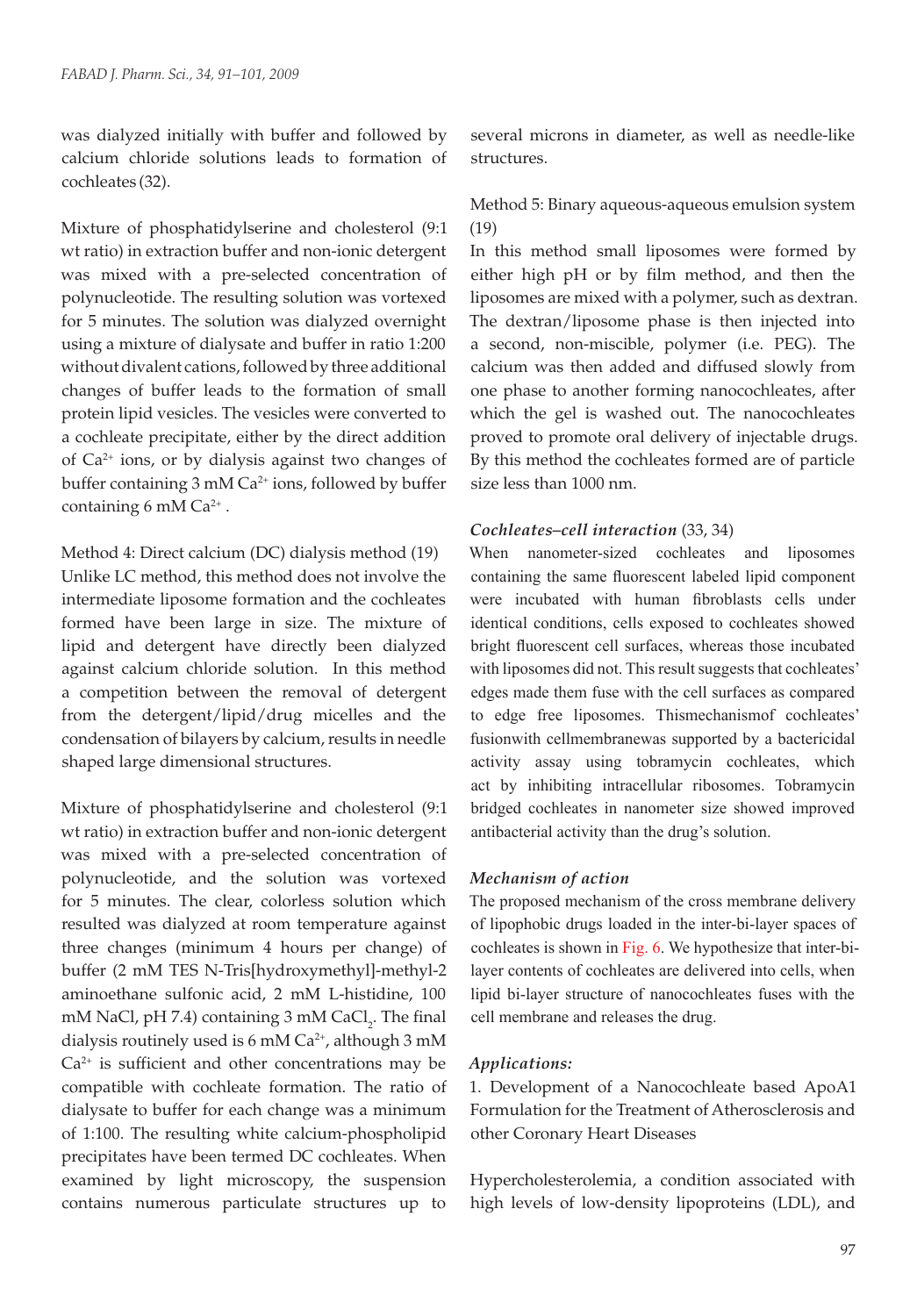

**Figure 6.** Illustrations of nanocochleate interaction with the cell membrane

low levels of high-density lipoproteins (HDL), is universally accepted as a major risk factor for atherosclerosis and other cardiovascular diseases. The inverse relationship between HDLs and heart diseases is well documented. HDLs facilitate the cholesterol efflux from peripheral cells and, after enzyme-mediated cholesterol esterification, transports cholesteryl esters to the body.

ApoA1 (a naturally existing lipoprotein) is an important HDL believed to be the most important in enzymatic esterification of cholesterol and then its transport to the liver, thus protecting the vessels against artherosclerosis.

Infusion or intraperitoneal administration of ApoA1 enhances the HDL ability to transport cholesterol to lever and protect against atherosclerosis but the major limitation for the use of ApoA1 as pharmacological/therapeutical agents has been the need for parenteral administration, as ApoA1 is a protein, it is rapidly degraded by GIT enzymes and

so it is not delivered to blood as intact molecule. So nanocochleates can provide a good platform for the delivery of ApoA1 by oral preparations and can bring a revolution in the treatment of atherosclerosis and other heart diseases originating from high blood cholesterol and LDL levels.

# 2. Cochleates for the Delivery of Anti-inflammatory Agents

Researchers are currently investigating the potential for using cochleate delivery vehicles to formulate and effectively deliver anti-inflammatory agents, including aspirin, ibuprofen, naproxen, acetaminophen, and COX-2 inhibitors. By using orally administered doses ranging from 0 to 40 mg/ kg of body weight/day for 14 days in a murine model of systemic aspergillosis. The administration of oral doses of cochleate containing amphotericin B (CAMB) (20 and 40 mg/kg/day) resulted in a survival rate of 70% and a reduction in colony counts of more than 2 logs in lungs, livers, and kidneys.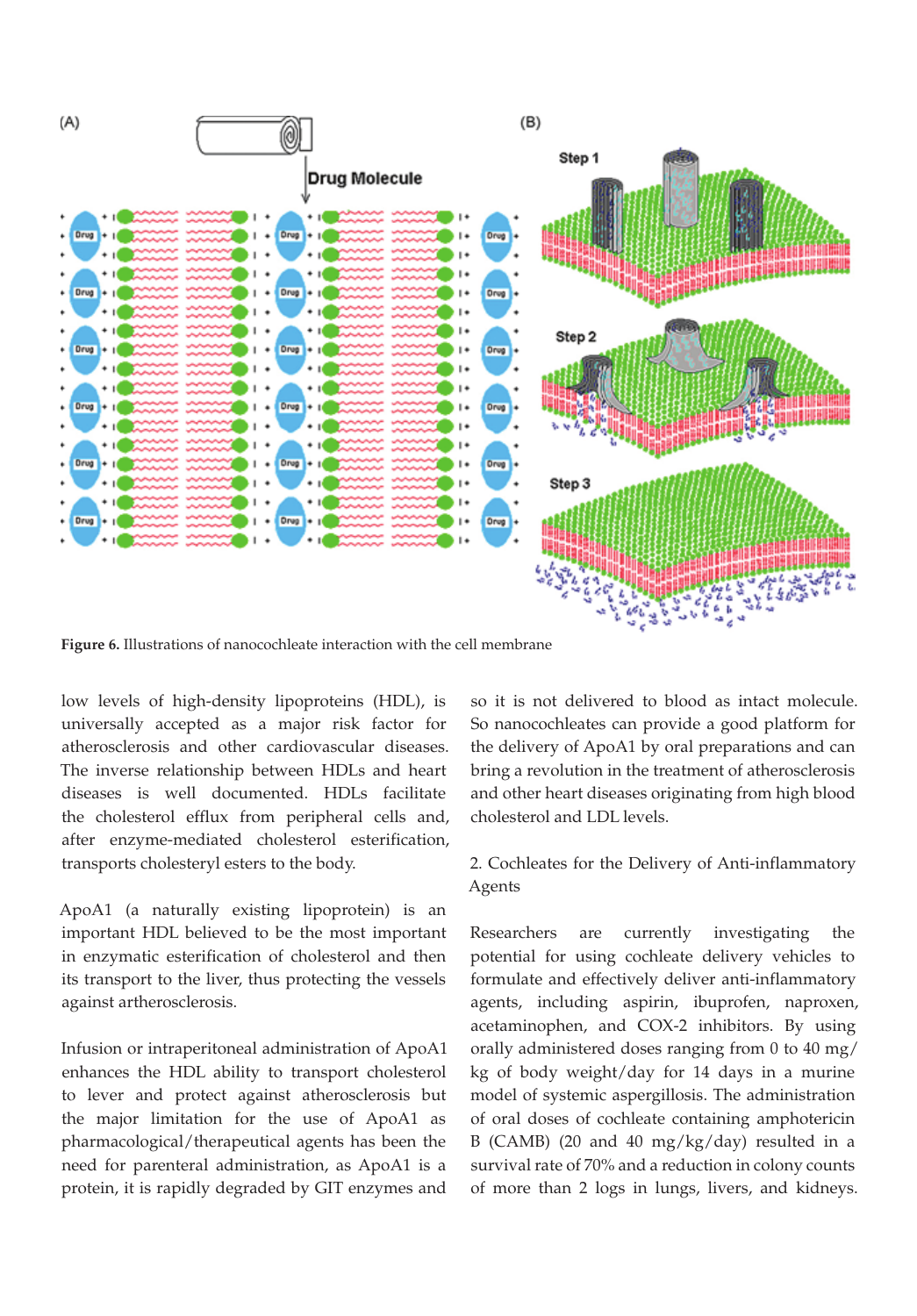Orally administered CAMB shows promise for the treatment of aspergillosis.

3. Cochleates for the Delivery of Antimicrobial Agents

Cochleates possess the advantage of reducing the toxicity and improving the bactericidal activity. For aminoglycosides and linear or cyclic peptides, cochleates should allow oral administration. The proof of principle of the efficacy of anti-TB cochleates was achieved using clofazimine as an antibacterial drug model. As using Amphotericin B (AmB) as a model, cochleates have been shown to be highly effective at mediating the oral delivery of drugs that are currently only available in injectable formulations.

4. Biogeode Nanocochleates have the ability to stabilize and protect an extended range of micronutrients and the potential to increase the nutritional value of processed foods.

5. Nanocochleates have been used to deliver proteins, peptides and DNA for vaccine and gene therapy applications.

6. Nanocochleates can deliver Omega-3 fatty acids to cakes, muffins, pasta, soups and cookies without altering the product's taste or odor .

7. Biodelivery Sciences International have developed nanocochleates which can be used to deliver nutrients such as vitamins, omega fatty acids more efficiently to cells, and lycopene without affecting the color and taste of food, which makes the concept of super foodstuffs a reality, and these are expected to offer many different potential benefits including increased energy, improved cognitive functions, better immune function, and antiaging benefits (16, 22, 35-38).

# **CONCLUSION**

Nanocochleates are a lipid-based drug delivery system that shows potential in the oral delivery of many drugs. Cochleate delivery vehicles represent a new technology platform for oral and systemic delivery of drugs. They represent a unique

technology platform suitable for the oral and systemic administration of a wide variety of molecules with important therapeutic biological activities, including drugs, genes, and vaccine antigens. Since cochleates are formed by ionic interaction between negatively charged liposomes and bivalent cations, microencapsulation of cationic drugs using themselves as the bridging agents of cochleation can be rationalized. Hydrophilic and multi-cationic drugs and peptides can be encapsulated into cochleates and nanocochleate particles as cochleates' bridging agents. This new type of cochleate is inherent in the physico-chemical properties of metal ion-bridged cochleates in terms of their conversion back to liposomes upon the extraction of cation bridging agent and their ability to fuse with the cell membrane. These unique properties enable cochleates and nanocochleates to deliver charged hydrophilic drugs across the tissue membrane. Thus nanochleate possesses strong therapeutic potential in the area of drug delivery.

# **ACKNOWLEDGEMENT**

We would like to thank our mentor and supervisor, Dr. Anbalagan, Principal & Professor, Pydah college of pharmacy, Kakinada, India, for his technical guidance and from offening Invaluable insights and significant feedback on the progress on the artick.

## **REFERENCES**

- 1. Vermeij P, Blok D. "New peptide and protein drugs". *Pharm. World Sci.* 18: 87-93, 1996.
- 2. Leone-Bay A, Paton DR, Weidner JJ. The development of delivery agents that facilitate the oral absorption of macromolecules drugs. *Med Res Rev* 20 (2): 169-86, 2000.
- 3. Florence AT, Hussain N. Transcytosis of nanoparticle and dendrimer delivery systems : evolving vistas. *Adv Drug Deliv Rev* 50 (1): S69- 89, 2001.
- 4. Han HK, Amidon GL. Targeted prodrug design to optimize drug delivery. AAPS Pharm Sci 2 (1): E6, 2000.
- 5. Modi P, Mihi M, Lewin A. The evolving role of oral insulin in the treatment of diabetes using a novel rapidmist (trade mark) system. *Diabetes Metab Res Rev* 1 (1): S38-42, 2002.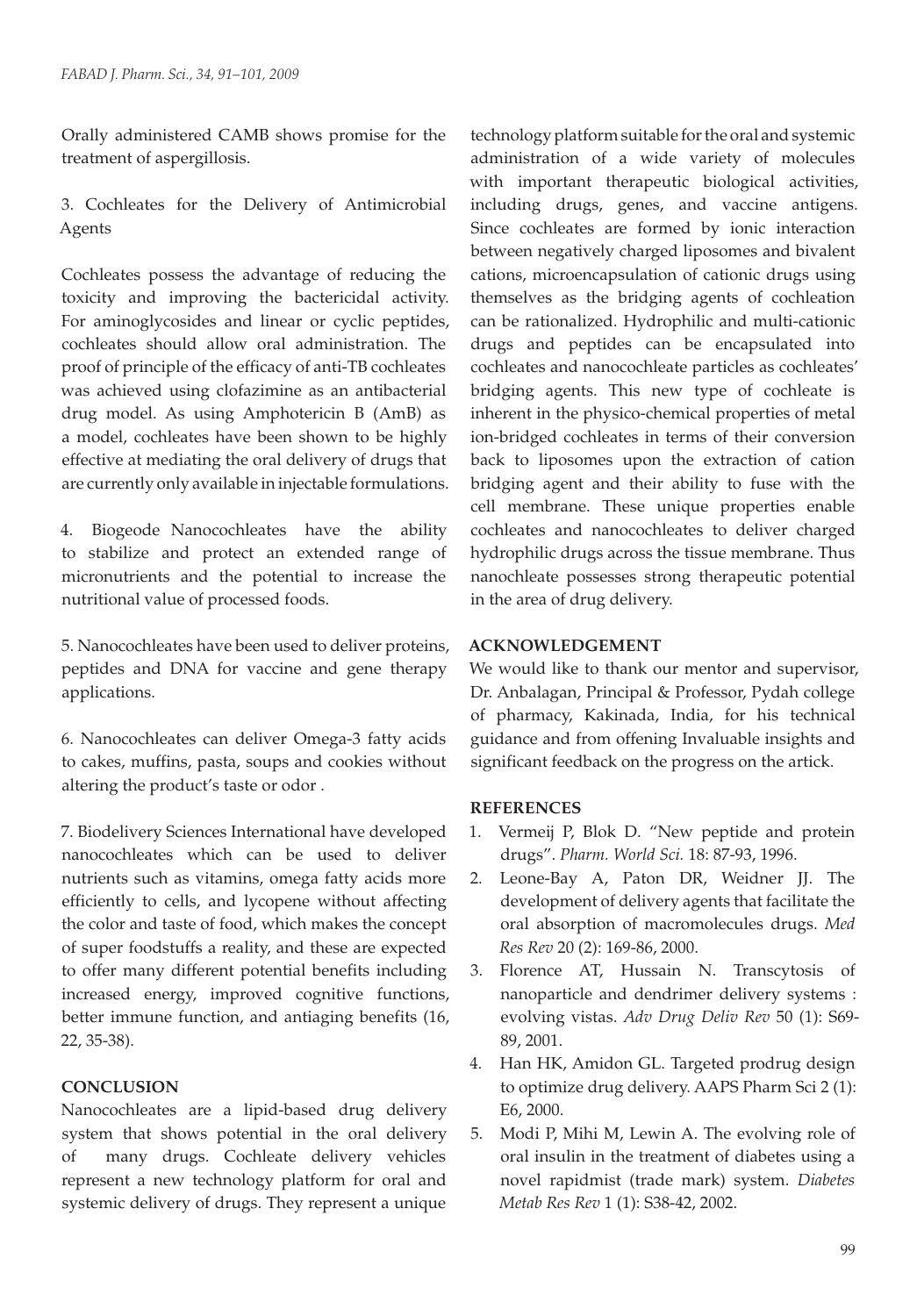- 6. Egan WJ, Lauri E. Prediction of intestinal permeability. *Adv. Drug Del. Rev* 54: 273–289, 2002.
- 7. Salama NN. Tight junction modulation and its relationship to drug delivery. *Adv. Drug Deliv. Rev* 58: 15–28, 2006.
- 8. Huang Y, Sadee W. Membrane transports and channels in chemo-resistance and sensitivity of tumor cells. *Cancer Lett* 239: 181–182, 2006.
- 9. Morishita M, Peppas NA. Is the oral route possible for peptide and protein drug delivery. *Drug Discov. Today* 11: 905–908, 2006.
- 10. Chen H, Langer R, "Oral particulate delivery: status and future trends". *Adv. Drug Delivery Rev.* 14: 339-350, 1998.
- 11. Gregoriadis G, in *Liposome Technology,* CRC Press, Boca Raton, Vol. I, 1993.
- 12. Chen H, Torchilin V, and Carpenter R. "Lectinbearing Polymerized Liposomes as Potential Oral Vaccine Carriers," *Pharm. Res.*  13 (9): 1378- 1383, 1996.
- 13. Jin T, Pennefather P, Lee PI. "Lipobeads: a Hydrogel Anchored Lipid Vesicle System". *FEBS Letters*  397: 70-74, 1996.
- 14. Papahadjopoulos P. "Calcium-induced phase changes and fusion in natural and model membranes," *Cell. Surg. Rev,* 5: 765-790, 1978.
- 15. Papahadjopoulos P, Vail WJ, Jacobson K, and Poste G, "Cochleate lipid cylinders: formation by fusion of unilamellar lipid vesicles," *Biochim. Biophys. Acta,* 394: 483-491, 1975.
- 16. Zarif L, Graybill J, Perlin D, Mannino RJ. "Cochleates: new lipid based drug delivery system"; *Journal of Liposome Research* 10: 523-538, 2000.
- 17. Gould-Fogerite S, Kheiri M, Zhang F, et al. Targeting Immune response induction with cochleate and liposome-based vaccines. *Adv Drug Deliv Rev* 3: 273-287, 1998.
- 18. Uwais MS, Amyf W, Fotios plakogiannisa, Tuo Jina B, Hua Zhuc. Cochleates bridged by drug molecules structure and function . *International journal of pharmaceutics* 363: 118–125, 2008.
- 19. Jin T, Zarif L, Mannino RJ. Nano-cochleate formulations, process of preparation andmethod of delivery of pharmaceutical agents. *USA patent* 6153217: 2000.
- 20. Zarif L, Mannino RJ. Cochleates: New lipid based vehicles for gene deliveries, cancer gene therapy. Advances in Experimental Medicine and Biology, vol. 465. kluwer academic/plenum publishers, New York, 83–94, 2000.
- 21. Mannino R, Gold-Foserite S, Kheiri MT, Zhang F, Wang Z. Targeting immune response induction with cochleate and liposomes based vaccines. *Adv. Drug Deliv. rev*. 32: 237–287, 1998.
- 22. Delmas G, Park S, Chen ZW, et al. Efficacy of orally delivered cochleates containing amphotericin B in amurinemodel of aspergillosis. *Antimicrob Agents Chemother* 46: 2704, 2002.
- 23. Santangelo R, Paderu P, Delmas G, et al. Efficacy of oral cochleate amphotericin B in a mouse model of systemic candidiasis. *Antimicrob Agents Chemother* 44: 2356, 2000.
- 24. Zarif L, Graybill JR, Perlin D, et al. Antifungal activity of amphotericin B cochleates against Candida albicans infection in a mouse model. *Antimicrob Agents Chemother*; 44: 1463, 2000.
- 25. Segarra I, Movshin DA, Zarif L. Pharmacokinetics and tissue distribution after intravenous administration of a single dose of amphotericin B cochleates, a new lipid-based delivery system. *J Pharm Sci* 91: 1827, 2002.
- 26. http://www.understandingnano.com/ nanomedicine-biodelivery-sciences.html
- 27. http://www.understandingnano.com/clinicalstudy-bioral-Amphotericin-B.html
- 28. Gould-Forgerite S, Mazurkiewicz JE, Raska Jr K, Voelkerding K, Lehman JM, and Mannino RJ. "Chimerasome-mediated gene transfer in vitro and in vivo," *Gene*  84: 429-438, 1989.
- 29. Gould-Forgerite S, Kheri M, Zhang F, Wang Z, Scolpino AJ, Feketeova E, Canki M, Mannino RJ. "Targeting immune response induction with cochleate and liposome-based vaccines" *Adv. Drug Delivery Review,*  32: 273-287, 1998.
- 30. Jayaraj. Nanocochleates : A Novel Drug Delivery Technology. Pharminfo.net.
- 31. Zarif L, Jin T, Segarra I, Mannino RJ. Novel hydrogel isolated cochleate formulations, process of preparation and their use for the delivery of pharmaceutical agents. PCT Application WO 01/52817 A2. Filed 1/22/2000 US 6,153,217.